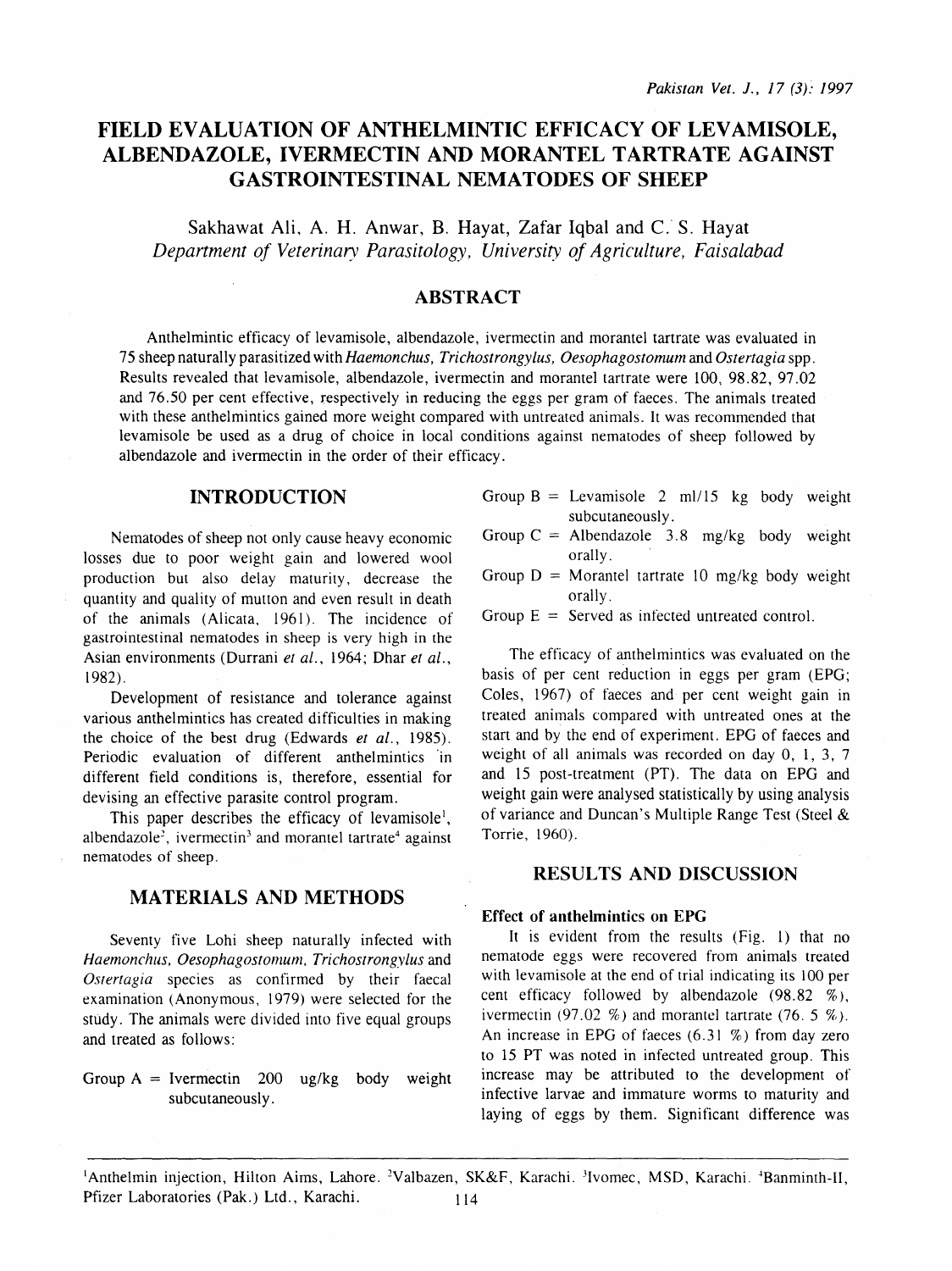observed in mean EPG of faeces among groups of animals on differem treatments when compared to infected untreated group (Fig. 2). However. no statistical difference was observed in reduction in EPG of faeces between groups of animals treated with differem anthelmintics. The results of the present study are almost comparable with those of Cankovic *et* at. ( 1979) and Mendez *et* at., (1981) for levamisole (97. 7- 100 % effective); of Dzakula et al., (1982) and Shanta *et al.* ( 1980) for albendazole (100 % effective); of Wescott and Leamaster (1982) for ivermectin (96 % effective): and of Rao and Sivashanker (1984) for morantel tartrate (73 % effective). The variation in the efficacy of different anthelmintics can be attributed to environmental factors, species susceptibility and difference in the level of their exposure in different areas.

#### Effect of anthelmintics on body weight

It is evident from the results (Fig. 3) that the best per cent weight gain was achieved in animals treated



Fig. I: Eggs per gram (EPG) of faeces at different days and in groups of animals.



Fig. 2: Mean eggs per gram (EPG) of faeces in different groups of animals.

 $\%$ ), albendazole (1.14  $\%$ ) and morantel tartrate (0.93 with levamisole  $(1.39 \t%)$  followed by ivermectin  $(1.18\%)$ . The untreated control animals also showed minute increase (0 .38 %) in weight. Significant difference was observed in mean weight at the end of experiment among groups of animals on different treatments when compared to infected untreated group (Fig. 4). Mean weight was significantly higher in levamisole treated group compared with that of albendazole treated group. However, no statistical difference was observed in per cent weight gain among groups of animals treated with ivermectin, albendazole and morantel tartrate. This increase may be due to the growing age of the animals inspite of increasing  $\mu$  orm burden. Increase in weight after anthelmintic treatment in sheep has also been reported previously (Ultey *et al.,*  1974).

It is concluded from the results of this study that Ievamisole is the anthelmintic of choice followed by ivermectin and albendazole for the treatment of gastrointestinal nematodes.



Fig. 3: Body weight at different days and in groups of animals.



Fig. 4: Mean weight of different groups of animals